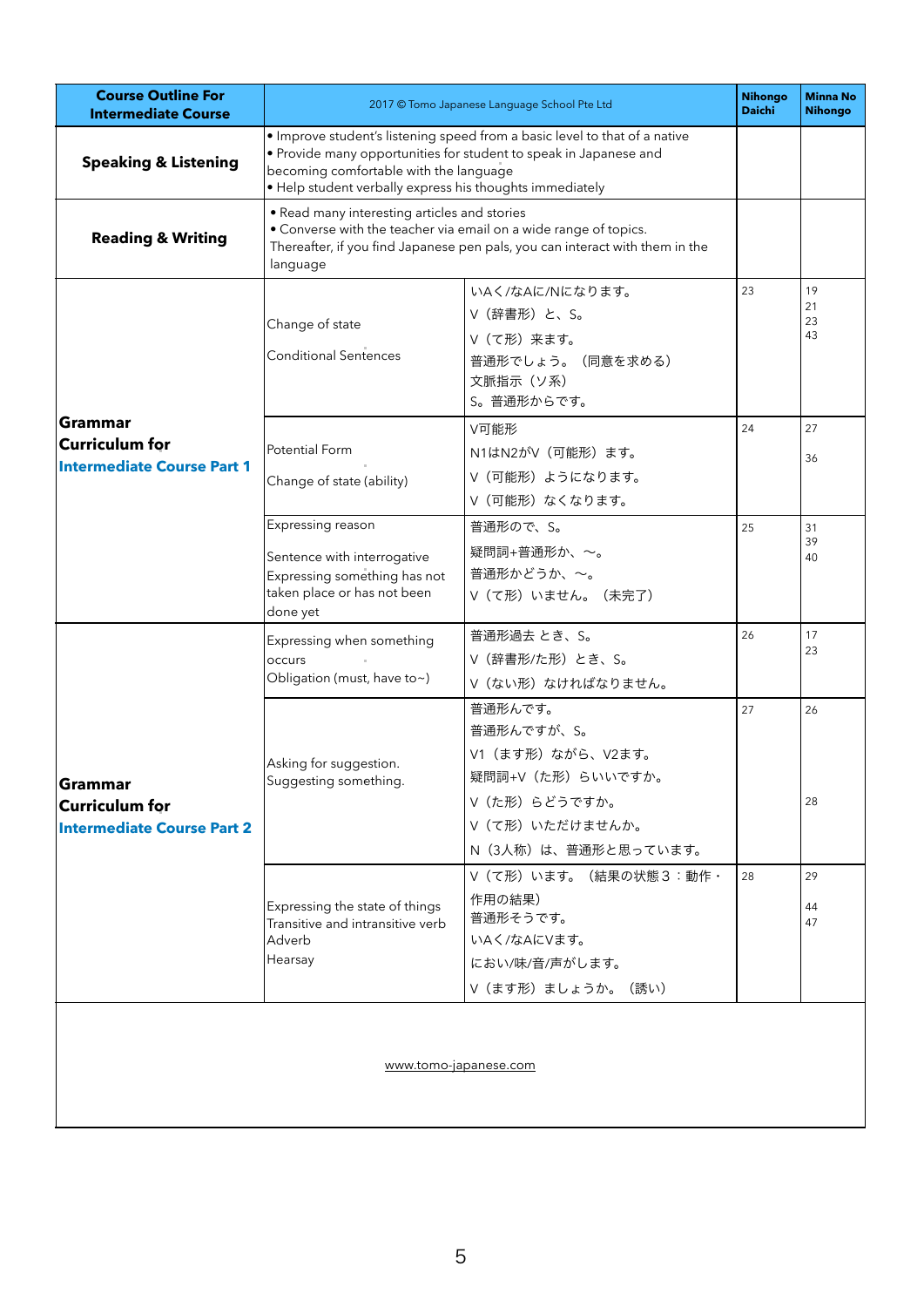| <b>Course Outline For</b><br><b>Intermediate Course</b>                      | 2017 © Tomo Japanese Language School Pte Ltd                                                                     |                                                                                                            | <b>Nihongo</b><br><b>Daichi</b> | <b>Minna No</b><br><b>Nihongo</b> |  |  |  |  |
|------------------------------------------------------------------------------|------------------------------------------------------------------------------------------------------------------|------------------------------------------------------------------------------------------------------------|---------------------------------|-----------------------------------|--|--|--|--|
| <b>Grammar</b><br><b>Curriculum for</b><br><b>Intermediate Course Part 3</b> | Listing up<br>Making decisions                                                                                   | S1普通形し、S2普通形し、~。<br>Ⅴ (辞書形/ない形) ことにしました。<br>Ⅴ(辞書形/ない形)ことになりました。<br>Ⅴ (辞書形/ない形) ことになっています。<br>S1けど、S2。 (逆説) | 29                              | 28                                |  |  |  |  |
|                                                                              | <b>Volitional Form</b><br>Expressing purpose                                                                     | 意向形<br>V(意向形)と思っています。<br>V (辞書形) /Nのために、S。                                                                 | 30                              | 31<br>42                          |  |  |  |  |
|                                                                              | Preparation<br>Expressing the state of thing<br>Expressing the degree of an<br>action or a state being excessive | Ⅴ (て形) おきます。 (準備・措置・放置)<br>Ⅴ(て形)あります。<br>V (ます形) /いA/NAすぎます。<br>いAく/なAに/Nにします。                             | 31                              | 30<br>44                          |  |  |  |  |
|                                                                              | Giving advice<br>Expressing conjecture<br>Expressing in what state                                               | Ⅴ (た形/ない形) ほうがいいです。<br>普通形かもしれません。<br>V1 (て形/ない形) で、V2ます。                                                  | 32                              | 32<br>34                          |  |  |  |  |
| Grammar<br><b>Curriculum for</b><br><b>Intermediate Course Part 4</b>        | something is done<br>Conditional form                                                                            | 全品詞条件形<br>全品詞条件形、S。(仮定)<br>普通形でしょう。 (推量)<br>普通形んじゃないですか。<br>普通形かな。<br>Sよ。(依頼などの強調)                         | 33                              | 32<br>35                          |  |  |  |  |
|                                                                              | Perfect tense<br>Verb nominalization                                                                             | Ⅴ (て形) しまいました (完了・後悔)<br>V1 (た形) ままV2ます。<br>V (辞書形) のは/がAです。<br>普通形のをVます。<br>sよね。                          | 34                              | 29<br>38                          |  |  |  |  |
|                                                                              | Expressing purpose                                                                                               | V1 (辞書形/ない形) ように、S。<br>V (辞書形/ない形) ようにしています。<br>Ⅴ (辞書形) の/名詞に~。<br>Ⅴ (ます形) にくい・やすいです。<br>Ⅴ (ます形) ように。      | 35                              | 36<br>42<br>44                    |  |  |  |  |
| www.tomo-japanese.com                                                        |                                                                                                                  |                                                                                                            |                                 |                                   |  |  |  |  |
|                                                                              |                                                                                                                  |                                                                                                            |                                 |                                   |  |  |  |  |